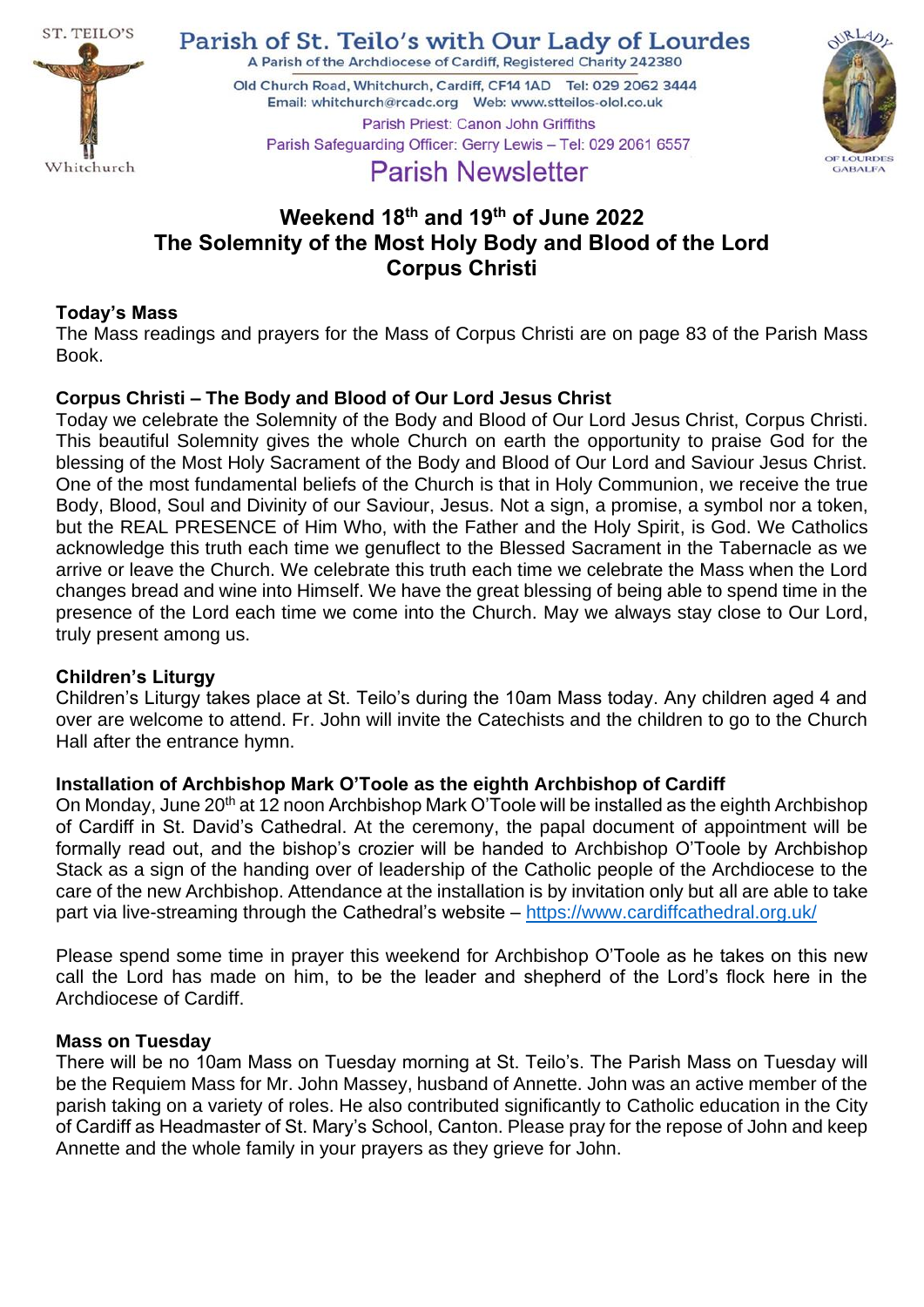## **Charismatic Prayer Group**

The Parish Charismatic Prayer Group meets at St. Teilo's on alternative Tuesday evenings at 7pm. All are welcome to come along this Tuesday, June 21<sup>st</sup>, for a time of prayer and praise in the Parish Hall (at the back of the Church).

## **Funeral Service for Jean Brown – Thursday at 3pm**

The Funeral Service for Mrs. Jean Brown will take place at Our Lady of Lourdes Church on Thursday at 3pm. Mrs. Brown, of Aberteifi Close, has been a long-term attendee at Our Lady of Lourdes. Please pray for the repose of her soul and for the wellbeing of her family and friends.

## **Praying for Ukraine – St. Brigid's – Thursday at 7.30pm**

The Three Churches community is coming together on Thursday, 23<sup>rd</sup> June, at 7.30pm for a service of reflective prayer, readings and music to pray for Ukraine. Having seen the ongoing pictures of destruction and distress in Ukraine and having Ukrainian refugees living in our communities, we are invited to pray for the people of Ukraine. We may or may not be able to donate to the humanitarian response or help with welcoming refugees but we can all pray, bringing the plight of Ukraine before God.

## **The Solemnity of the Most Sacred Heart of Jesus**

Friday is the Solemnity of the Sacred Heart of Jesus. The Mass readings and prayers for the Mass of the Sacred Heart are on page 87 of the Parish Mass Book. As St. John says in his Gospel (19:33), when Jesus was dying on the cross "one of the soldiers pierced His side with a spear, and at once there came out blood and water." The celebration of the Sacred Heart is associated with the physical wound and the associated sacrifice, the "mystery" of both blood and water pouring from Christ's chest and the devotion God asks from humankind. Pope Pius XII wrote about the Sacred Heart in his 1956 Encyclical, Haurietis Aquas (On Devotion to The Sacred Heart). Devotion to the Sacred Heart of Jesus is devotion to Jesus Christ Himself, but in the particular ways of meditating on His interior life and on His threefold love: His divine love, His burning love that fed His human will and His sensible love that affects His interior life. We come to the Sacred Heart as those who love Jesus and wish to align our hearts to His. On this Holy Feast Day, we have the opportunity to renew our dedication to Jesus's Sacred Heart.

#### **No Adoration this week**

Due to other commitments, there will be no adoration of the Blessed Sacrament after Mass on Friday this week.

## **The Immaculate Heart of the Blessed Virgin Mary**

The Feast of the Immaculate Heart of Mary is celebrated on Saturday, the day following the Feast of the Sacred Heart. The feast reminds us of the joys and sorrows, virtues and hidden perfections of Our Lady and above all, her virginal love for God the Father, her maternal love for her son Jesus and her compassionate love for all persons. Devotion to the Immaculate Heart of Mary is based on the imitation of Mary's 'yes' to God as the Mother of Jesus. In this devotion, love is the result, rather than the "object" of the devotion; the object being rather to love God and Jesus by uniting oneself to Mary for this purpose and, by imitating her virtues, to help one achieve this. As we sing in the great Marian hymn, "Immaculate Mary! Our hearts are on fire; your title so wondrous fills all our desire."

## **Whitchurch, Rhiwbina and Birchgrove Ecumenical Prayer Group**

The Whitchurch, Rhiwbina and Birchgrove Ecumenical Prayer Group meeting this month is on Saturday, June 25<sup>th</sup>, from 10.15 to 10.45am. The venue this month is Bethany Baptist Church, Rhiwbina.

Please come and join in with our Christian friends from the other churches in the area for a short time of prayer and fellowship.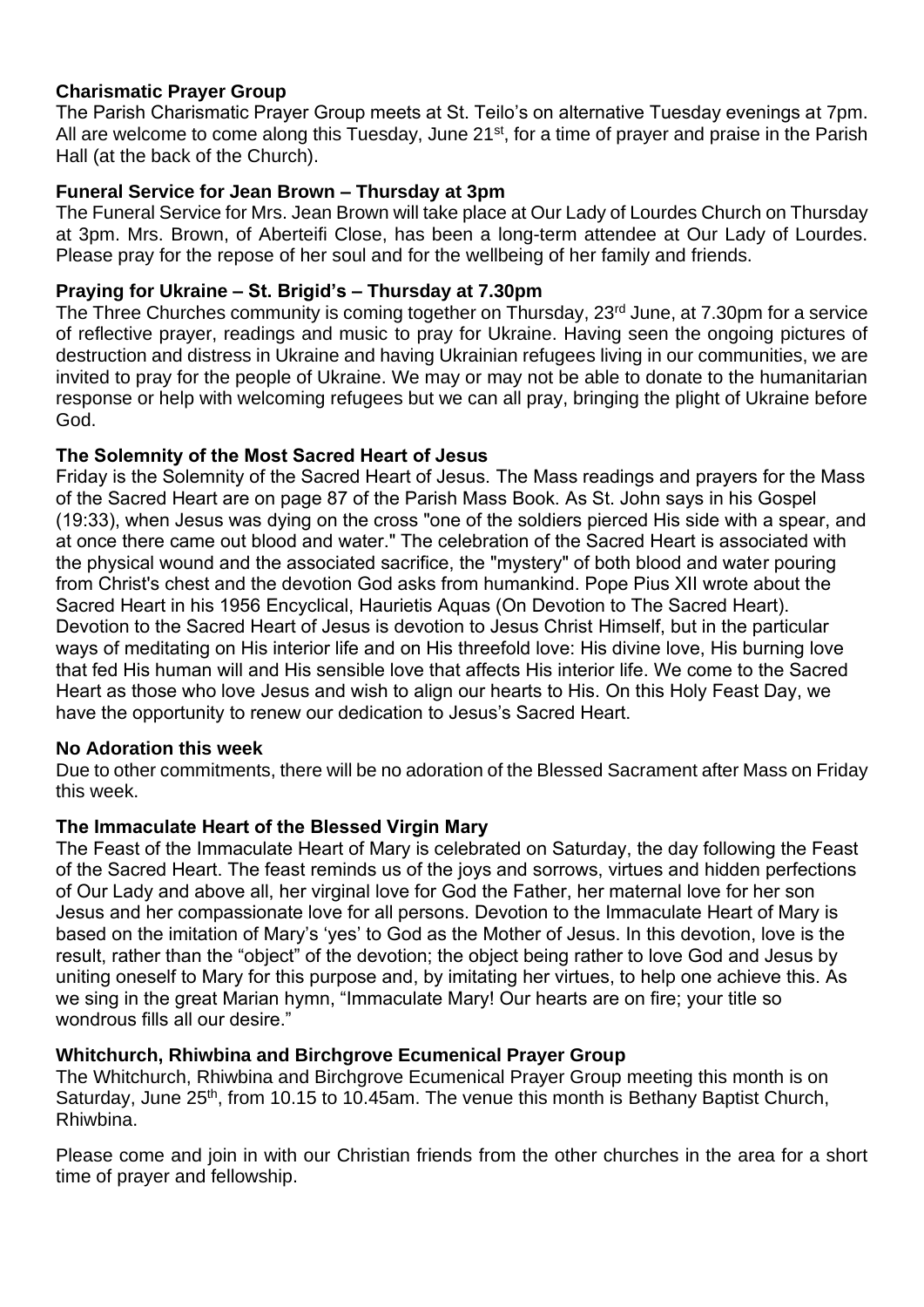## **Baptism**

Next Saturday at St. Teilo's at 12.30pm, Fr. John will celebrate the Baptism of Joshua Smith. We welcome Joshua into the community and pray for his family and godparents as they commit themselves to supporting Joshua in his developing faith.

## **Yr Offeren yn Gymraeg**

Dydd Sul nesaf bydd y gymuned Gymraeg yn dathlu Offeren yn Gymraeg am 4.30pm. Next Sunday, we welcome the Welsh language community who will be celebrating Mass in Welsh at 4.30pm. Croeso!

## **Faith Development – FORMED**

To gain access to all of FORMED's content, follow these three simple steps:

- Go to<https://signup.formed.org/>
- Enter our parish's Postcode CF14 1AD
- Enter your name and your email address

## **The Church's Social Outreach**

Many thanks to all those who responded to the invitation to submit their names. The team working with Fr. John to develop the Parish Outreach will update on the next steps of the process in the next few weeks.

## **Parish Rosary Prayer Group**

The Parish Rosary Prayer Group meets on the last Thursday of each month at 2.00pm in Ty Mair, 19 Heol y Waun CF14 1LB at the junction of Heol Gabriel and College Road. The group members have intercessory prayer, read and discuss the following Sunday's Gospel, pray the Rosary, pray the 3 o'clock prayer and the Divine Mercy Chaplet, and have a cuppa! The next meeting takes place on Thursday, June 30<sup>th</sup>. Prayer requests welcome. For further details contact Christine Searle 07771161259. All are welcome to attend.

#### **Christ the King Primary School – Nursery Applications for January 2023**

For parents of children born between 01/09/2019 and 31/03/2020. The application system opens on Monday, June 6th and closes on Monday, July 4th for children starting nursery in January 2023.

Applications will be available on the school website under the Key Information tab and then under Admissions:<https://www.christthekingcathprm.co.uk/admissions/> . If you would prefer, the school can post an application to you. Please contact the school office at [christthekingprm@cardiff.gov.uk](mailto:christthekingprm@cardiff.gov.uk) to request a hard copy.

#### **Donations to the Parish**

Last weekend's parish collection amounted to £842.72. Many thanks to all our parishioners for your ongoing generosity to the parish.

#### **Rest in Peace**



In your mercy, please pray for the repose of the souls of those who have died recently. We remember John Massey, Carol Pearce and Jean Brown. Mr. Massey's body will be brought into St. Teilo's on Monday, June 20<sup>th</sup> at 5pm. His Requiem Mass will be at 12.30pm on Tuesday, June 21<sup>st</sup>, followed by cremation at Thornhill. Mrs. Brown's

Funeral Service will take place at Our Lady of Lourdes on Thursday, June 23rd at 3pm followed by cremation at Thornhill. Due to family circumstances Mrs. Pearce's funeral has had to be delayed. Further details will be announced when they are arranged.

Please also pray for the repose of the souls of those whose anniversaries occur at this time: Archbishop James Romanus Bilsborrow OSB, Fr. Bernard Egan, Michael Gorman, Bernard Thomas, Terry Withers, Olive Whitfield, David Thomas, Mary (Mo) Flynn, Joan Herrin, Mary Peterson, Lilian Cass, Mathew Callaghan, Margaret Hensch, John O'Brien, Michael Fagan, Bernard Bartlett, Thomas Adams, Cynthia Morris, Patrick McCann, Anna Harris, Royston Patmore, John Morgan, Eileen Driscoll, Margaret Marsh, Mary Fowler, Miguel Castillo and Helen Gauci.